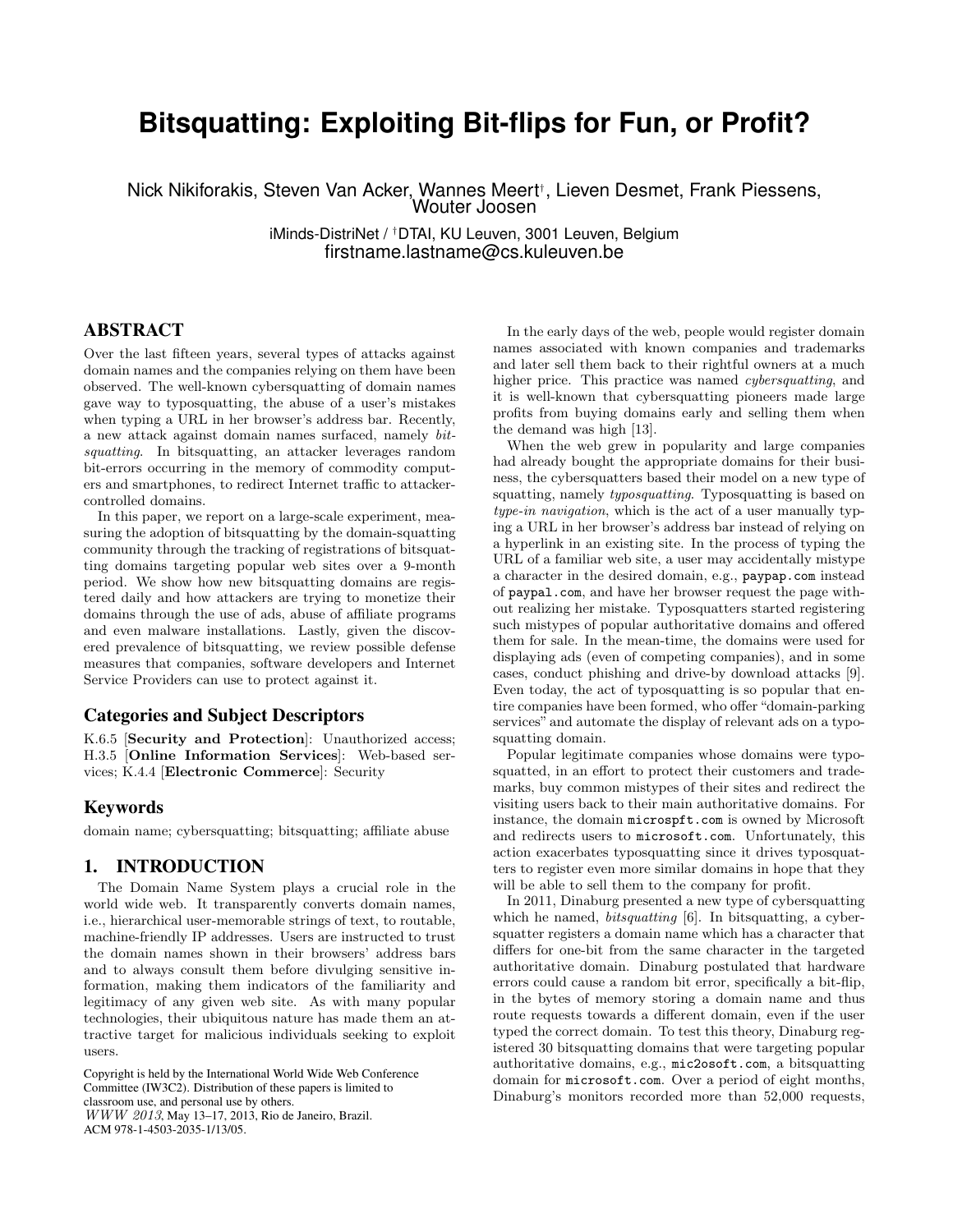originating from all types of operating systems and browsers, even the ones of hand-held gaming devices.

In this paper, we study the influence of Dinaburg's findings on the domain-squatting community. While it would certainly be interesting for researchers to independently verify Dinaburg's claims, we chose not to focus on whether bitsquatting happens but on whether cyber-squatters are *con*vinced that it does. Following Dinaburg's report, we construct a crawler for bitsquatting domains which, given a list of authoritative domains, automatically computes all possible bitsquatting domains that are one-bit different from the binary representation of the original domain. For each valid bitsquatting domain, the crawler attempts to resolve its IP address and if it is successful, it then visits and records the HTML code of the bitsquatting domain's main page.

Using our crawler, we track the registration of bitsquatting domains targeting the Alexa top 500 domains for nine months, and discover ample evidence which suggest that bitsquatting is now the newest addition in the arsenal of domain-squatters. In a nine-month period, we recorded a total of 5,366 unique bitsquatting domains, showing a 46% increase from the first day of our experiment. We perform a series of automated and manual experiments on the corpus of the downloaded pages of the bitsquatting domains and discover that, while the majority of them are parked and serving ads, others are abusing affiliate programs of the authoritative sites, launching drive-by download attacks to unsuspecting visitors and attempting to trick users into installing fake antivirus programs [4] and other rogue software.

The main contributions of this paper are the following:

- We present the first large-scale analysis of bitsquatting, covering the Alexa top 500 sites over a nine-month time span
- We provide detailed statistics of the population of discovered domains and categorize the domains according to their usage and their abuse
- We review possible ways of defending against bitsquatting ranging from hardware-based solutions to damagecontrol and solutions based on legislation

#### *Organization.*

The rest of this paper is organized as follows. In Section 2, we briefly define bitsquatting and summarize Dinaburg's findings. In Section 3, we describe our experiment and present our methodology and results for the discovery and categorization of each discovered bitsquatting domain. In Section 4, we provide some details about bitsquatting domains clustering around specific popular web sites, followed by a discussion of possible defenses in Section 5. In Section 6, we review the related work and we conclude in Section 7.

# 2. BITSQUATTING

In this section, we describe how bitsquatting works and introduce the terminology used in the rest of this paper. We also summarize Dinaburg's empirical validation [6], showing the plausibility of conducting a real-life bitsquatting attack.

# 2.1 Definition

In July 2011, Dinaburg presented for the first time the notion of bitsquatting [6], i.e., the abuse of random bit-related

| $\mathbf{1}^{st}$ | $2^{nd}$ | $2^{rd}$ | . | $10^{th}$ | Domain name |
|-------------------|----------|----------|---|-----------|-------------|
| 1110000           | 1100001  | 1111001  | . | 1101101   | paypal.com  |
| 1111000           | .        | $\cdots$ | . | 1101101   | xaypal.com  |
| 1110100           | .        | .        | . | 1101101   | taypal.com  |
| 1110010           | .        | .        | . | 1101101   | raypal.com  |
| 1110001           | .        | .        | . | 1101101   | qaypal.com  |
| 1100000           | .        | .        | . | 1101101   | Oaypal.com  |

Table 1: All possible and domain-name compatible bit-flips on the first-character byte of paypal.com

errors in the memory of computers, in order to drive traffic to attacker-controlled destinations. Corruption of bits can occur due to faulty hardware, memory present in devices operating outside of the expected temperature range (like smartphones and tablets that are commonly operated outdoors) or even cosmic rays.

While bit-errors (specifically bit-flips) are infrequent on the memory of any given machine, the total amount of RAM available to networked computers and smartphones today is substantial. Moreover, according to Dinaburg, the majority of commodity desktop PCs, laptops and smartphones do not utilize Error-Correcting Code memory (ECC RAM) which could identify and correct erroneous bit-flips. Using conservative assumptions, the researcher calculated the worldwide hourly rate of errors, in devices with non-ECC RAM to 614,400. Even though the majority of these random bit-flips will be of no use to a remote attacker, there is data in memory that could lead to exploitable scenarios. More precisely, the data that could be of use to a remote attacker, is data related to URLs and their resolved IP addresses. This data can be corrupted both at the client and the server-side as well as in-transit. Here we present a few possible scenarios:

- Cached HTML in server memory Whenever a web page is requested from a web server, the hardware of the remote server places the page into the server's cache so as to avoid disk I/O in subsequent identical requests. If the random bit-flip occurs in the memory that holds a URL, then the errors will be propagated to clients requesting that specific page.
- Caches in DNS servers When a recursive DNS server resolves an unknown domain, bit-flips that happen in the rest of the resolving infrastucture can be populated and stored in the server's cache. These errors are more disastrous than the previous case, since now, all correct requests for a domain name may receive an erroneous cached response.
- Received HTML on the client Similarly to web servers, a web page cached in a user's browser can be a victim of bitsquatting, if a bit-flip occurs in URLs of links and remotely-included objects, such as scripts, images, and Cascading Style Sheets.
- Router memory Any networking devices between a user and a server are also susceptible to random biterrors. Thus, bit-flips can be introduced in a page by the routing infrastructure between the client and the server, both in the actual content of the packets relayed as well as the routing decisions.

In all of the above cases, an undetected bit-error in the domain name can cause a user's browser and network-utilizing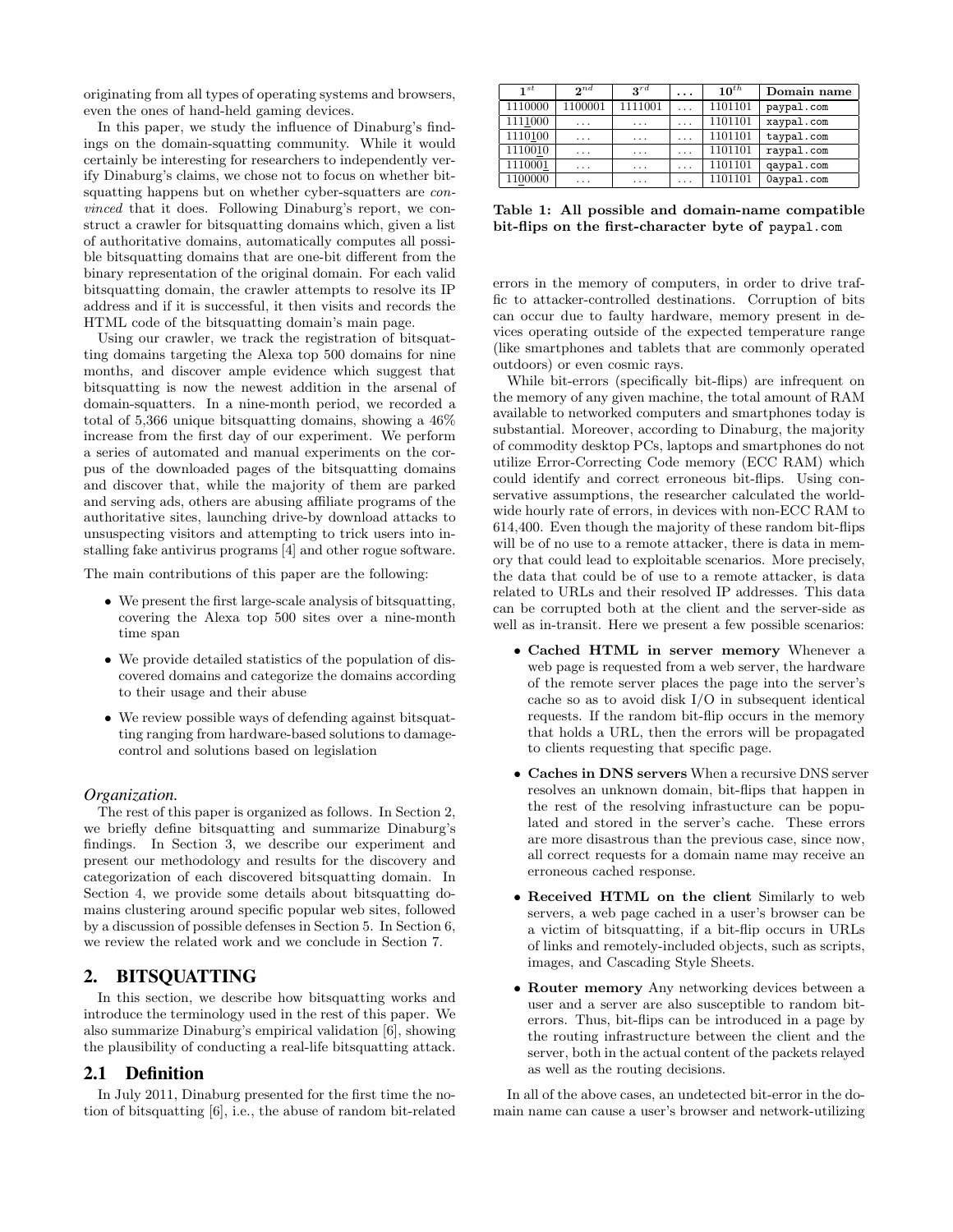software to connect to a domain that is one-bit different from the intended, authoritative domain. An attacker who registers these bitsquatting domains, can serve ads, conduct phishing attacks, launch browser exploits or even attempt to steal the cookie-stored credentials of the intended domain in the cases where the bit-flip occured in the DNS infrastructure.

Consider the case of a random bit-error occurring on the first byte of the memory storing the authoritative domain paypal.com, as shown in Table 1. Several observations can be made based on this example. First, not all bit-flips result in characters that are allowed to be part of domain names. Thus, even if a bit-flip takes place in the memory holding a domain name, it may result in an invalid domain and thus not resolve to an IP address. Second, some of the bit-flips result in neighboring characters and thus could be the result of an accidental mistype, (like 0aypal.com). At the same time, other characters are "far-away" from the original characters, essentially ruling out mistypes. We explore the overlap of bitsquatting and typosquatting in Section 3.2.3. Lastly, there is always a chance that the bit-flip will result in a legitimate domain, belonging to another party. In our example with paypal.com, raypal.com is the home page of "Ray Palla", a radio-broadcaster.

In principle, bit-flips can also occur in memory holding IP addresses. While these errors could also divert traffic to attacker-controlled servers, the acquisition of a specific IP address is significantly more complicated than the registration of a bitsquatting domain.

# 2.2 Empirical validation

In order to discover whether bitsquatting is a real issue, Dinaburg registered 30 domains that were bitsquats of popular domains, such as mic2osoft.com (targeting Microsoft), fbbdn.com (targeting Facebook's content delivery network) and do5bleclick.net (targeting DoubleClick, Google's Ad management platform). In a period of over eight months, his bitsquatting domains received a total of 52,317 requests from 12,949 unique IP addresses with an average of 59 unique IP addresses per day. According to Dinaburg, requests were received from all over the world, by all popular operating systems and browsers, as well as smartphones and gaming consoles with networking capabilities, showing that all systems are potentially vulnerable to a bitsquatting attack. Additionally, Dinaburg found evidence of requests that were definitely not user-initiated, such as automatic update requests from "Windows Update", which could only be generated by misbehaving hardware.

Overall, his study showed that bitsquatting is a real possibility and that companies should protect themselves by e.g., pro-actively registering all bitsquatting domains in the same way as they already do with typosquatting domains [17]. As shown in later sections, attackers are convinced that bitsquatting is a new way to profit, as evidenced by the constant rise of registered bitsquatting domains since Dinaburg's presentation in 2011.

# 3. ANALYSIS

In this section, we first describe our methodology for gathering data about bitsquatting domains and then provide a detailed analysis of the population of the discovered bitsquatting domains. We study the overlap of bitsquatting with typosquatting and, using a combination of automatic



Figure 1: Daily counts of discovered bitsquatting domains

and manual analysis, we categorize the discovered domains based on their content and purpose.

# 3.1 Experiment

To identify the prevalence of bitsquatting and its evolution over time, we constructed a fully automated crawler capable of discovering and recording bitsquatting domains. For each authoritative domain in a given list, the crawler first computes all possible one-bit text permutations of that domain that adhere to the allowed syntax for domain names. More precisely, a bitsquatting result is considered an allowed domain, if it only contains dots, dashes and alphanumeric characters. For every resulting bitsquatting domain, the crawler attempts to resolve the domain's IP address, and if the resolution is successful, it then requests and records the main page of the site corresponding to that domain. This process is repeated daily, in order to discover new bitsquatting domains and track the disappearing of old ones.

Our crawler was supplied with the list of the Alexa top 500 domains and allowed to execute for 270 days, starting from August 14, 2011.

# 3.2 Results

#### *3.2.1 Overall growth*

In the period of 270 days, we discovered a total of 5,366 different bitsquatting domains targeting 491 out of the Alexa top 500 domains. Moreover, the total number of bitsquatting domains shows a 46% increase from the starting date of our experiment. Figure 1 shows the daily growth of bitsquatting domains over that period. For any given day, the solid line represents all the bitsquatting domains found till that day. The graph shows an obviously increasing trend, which means that as days go by, more and more bitsquatting domains are purchased and made available online. The dotted-line in the same figure, shows the daily number of bitsquatting domains that were resolving to an IP address. The slope of this line is obviously smaller than the slope of the solid line. In addition, there are days where the number of resolving domains is smaller than earlier days showing that, while bitsquatting domains are registered daily, many of them are, willingly or forcefully, taken down. We believe that these domains are taken down after legal action by the authoritative domains who are being bitsquatted. Given, however, the low cost of *com* domains, this doesn't stop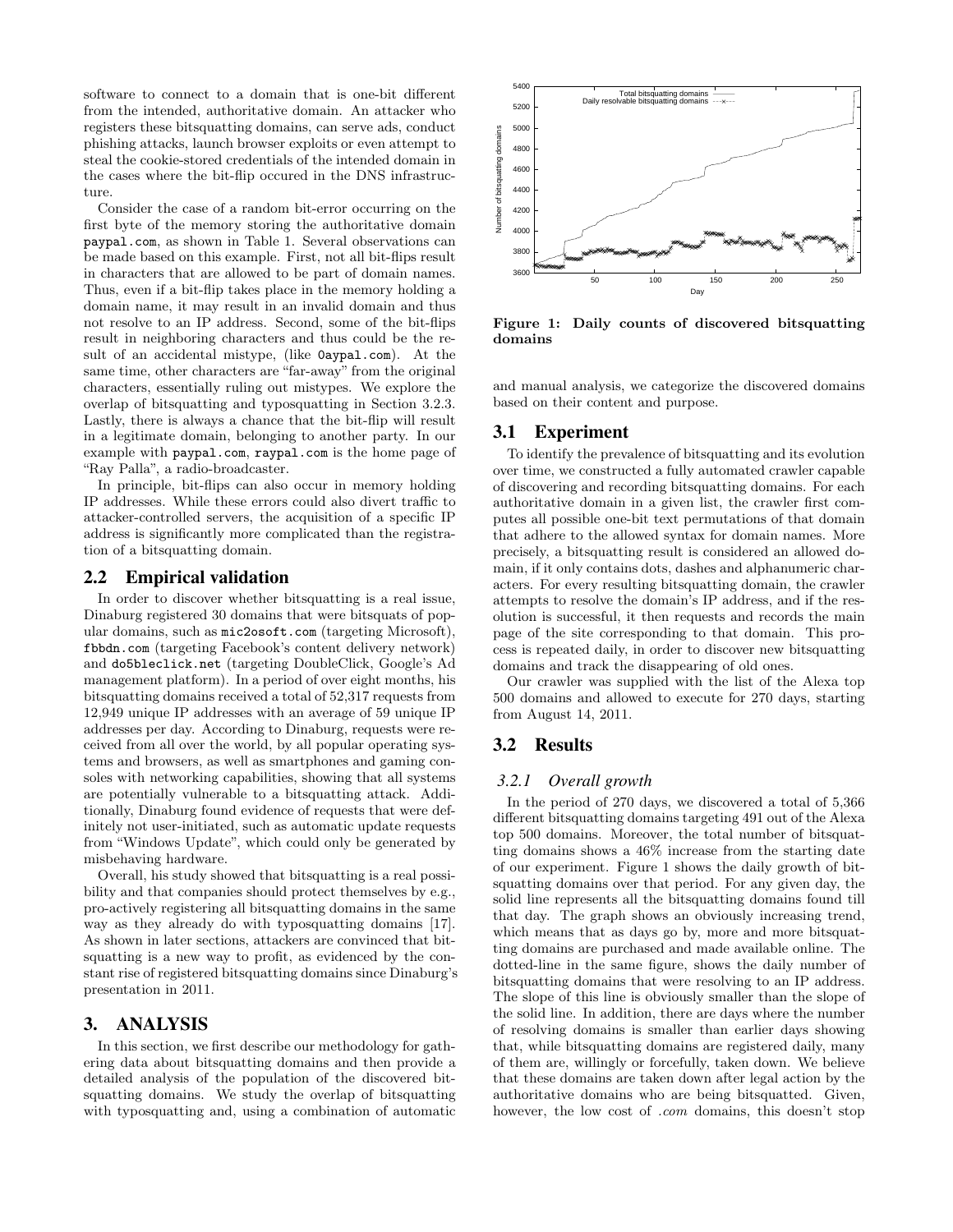

Figure 2: Number of bitsquatting domains per legitimate domain, grouped by Alexa rank

attackers from merely registering new ones, when their old domains become unavailable.

## *3.2.2 Targeting frequency*

Figure 2 shows the number of times, each of the Alexa top 500 domains was targeted by bitsquatters. We use a "boxand-whisker" plot to map the data in quartiles. The graph can be read as follows: The edge of the lower whisker of a box, represents the minimum number of recorded bitsquatting domains for any given authoritative domain, within a specific rank, whereas the edge of the higher whisker represents the maximum number. The dotted line in each box, represents the median number of bitsquatting domains, whereas the box itself is comprised by the median numbers of the groups of data below and above the central median. For example, all sites ranking from one to one hundred were targeted by bitsquatters at least once and at most 67 times. The median number of bitsquatting attacks for all domains of that rank is 14. The small height of all gray boxes in relation to the range of their whiskers, as well as the positions of their median values show that, even though some web sites are attacked much more than the rest, the majority of sites within the Alexa top 500 receive roughly the same number of attacks. From an attacker's point of view, this can be interpreted as follows: most authoritative domains within the Alexa top 500 are equally important and thus most are targeted the same number of times.

## *3.2.3 Bitsquatting vs. Typosquatting*

Before we explore the usage of the discovered bitsquatting domains, we want to focus on the overlap of bitsquatting with typosquatting. Given that typosquatting is known and practiced for over ten years, the question rises of why the domains discovered in our experiment were registered. Were the prospective domain-name owners registering them with typosquatting in mind, or were they considering the newly proposed bitsquatting?

A single bit-flip in a valid DNS character could be interpreted as a typo depending on the keyboard layout used. In fact, the characters resulting from most typos on any keyboard are identical with the characters resulting from a single bit-flip. Of the 38 possible characters (a-z, 0-9, dot and dash) that can be present in a valid domain-name, the binary representation of about  $28<sup>1</sup>$  characters has a Ham-

| $#$ Domains | <b>QWERTY</b> | <b>AZERTY</b>          | <b>QWERTZ</b> | Typo-<br>squatting? |
|-------------|---------------|------------------------|---------------|---------------------|
| 1,301       | yes           | yes                    | yes           |                     |
| 6           | yes           | no                     | yes           |                     |
| 42          | yes           | $\mathbf{n}\mathbf{o}$ | no            | Possibly yes        |
| 118         | no            | yes                    | $\mathbf{n}$  |                     |
| 45          | no            | $\mathbf{no}$          | ves           |                     |
| 3,854       | no            | $\mathbf{n}\mathbf{o}$ | $\mathbf{n}$  | Definitely no       |

Table 2: Number of bitsquatting domains in the experiment that could be confused with typosquatting domains. The last line shows that 3,854 domains can not be a typo-domain according to the given keyboard layouts.

ming distance of 1 to the binary representation of another character in the valid DNS character set.

We analyzed the bitsquatting domain names in our experiment to determine whether these domains could possibly be typosquatting domains according to any of the popular keyboard-layouts, i.e., QWERTY, AZERTY or QWERTZ. We consider a domain to be a typosquatting domain when it has a "fat-finger" distance of one, from the targeted authoritative domain [14]. The results of this analysis are presented in Table 2 and show that 3,854 or 71.8% of the bitsquatting domains are not typosquatting domains. This indicates that these domains were registered specifically with bitsquatting in mind.

To further support our claim that these domains are registered with bitsquatting in mind we hypothesize that registrations for bitsquatting domains saw a sudden increase when the work of Dinaburg appeared. From the 5,366 discovered bitsquatting domains, we isolated the ones that, given a QWERTY keyboard layout, were not within a "fatfinger"' distance of one of the original domain. We limited ourselves to the QWERTY layout since, as shown in Table 2, this layout could be the most responsible for a domain being both a bitsquatting as well as a typosquatting domain. For these domains, we queried their registration dates, which we plot in Figure 3. To prove our hypothesis, we build a linear regression model describing the variation in registrations over time up to the coining of the term bitsquatting (no variation  $p < 10^{-19}$  and  $R = 0.81$ ). After the coining of the term, we see a sudden increase of registrations which are significantly different from the current trend  $(p < 10^{-8})$  and indicates that something has abruptly changed the trend established over multiple years. Intuitively, one can see that while this type of mistyped domains were always registered, the registrations spiked in the second-half of 2011, which is when Dinaburg presented his work at BlackHat [6]. Thus it is reasonable to associate the notion of bitsquatting with the sudden increase in registrations of domains, not commonly associated with typosquatting.

#### *3.2.4 Parked domains*

Prior research by Wang et al. [17] has shown that most typosquatting domains are pointing or redirecting their traffic to domain-parking agencies. Domain-parking agencies are Internet advertising companies which specialize in the monetization of domains with no real content. The modus operandi of these agencies is the following: A user registers a domain name and forwards all of the received traffic to the domain-parking agency. The agency, using information

<sup>1</sup> 28 for QWERTY and QWERTZ layouts, 27 for AZERTY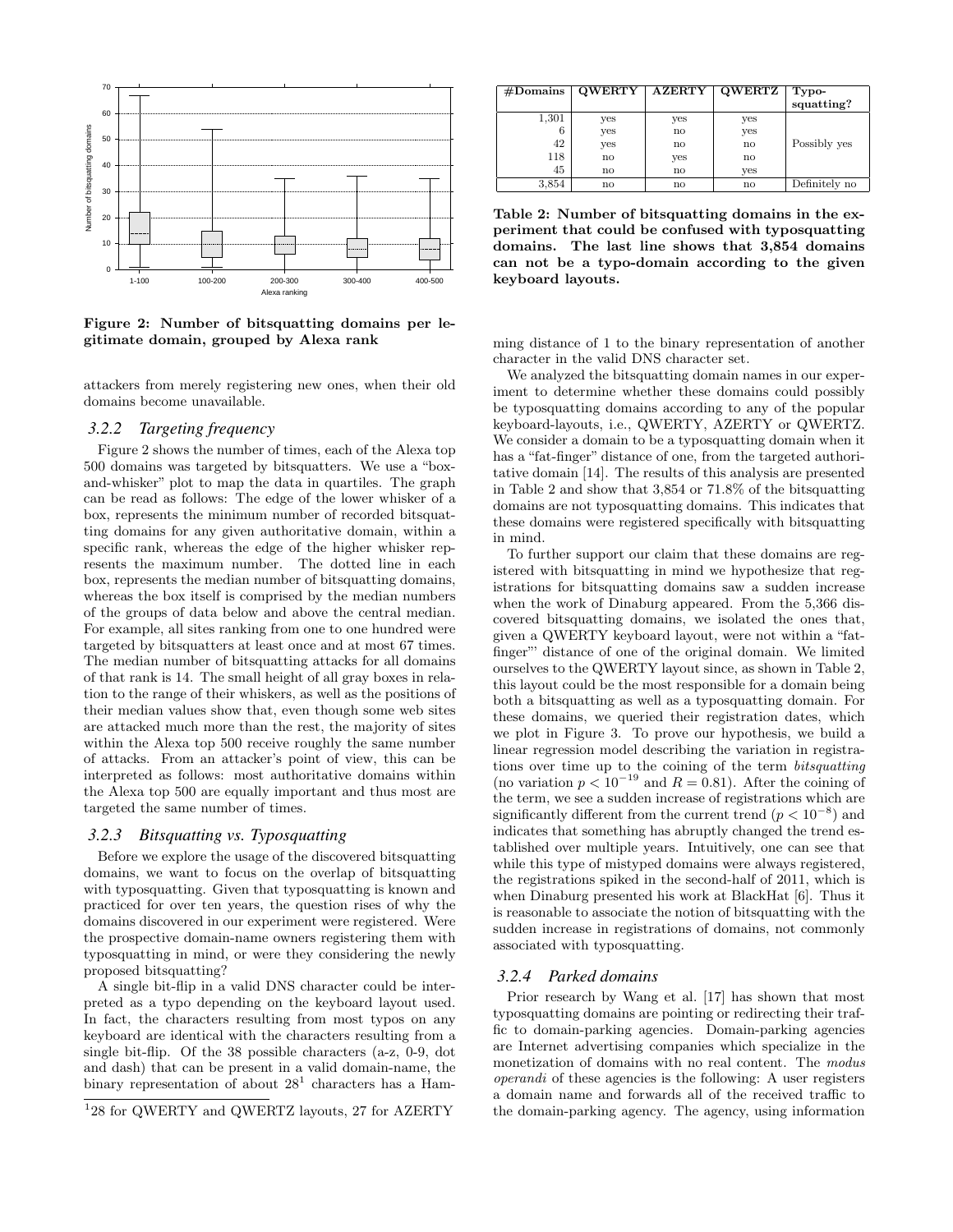

Figure 3: Registrations of bitsquatting domains that are further than a fat-finger distance of one, from the attacked domain

from both the owner of the domain, as well as the keywords present in the domain name, serves relevant ads to visiting users. Finally, the owner of the domain receives a commission for every click on the displayed ads.

Since domain-parking is prevalent among typosquatters, our hypothesis was that a similar trend would appear for bitsquatting domains. To test this hypothesis, we analyzed the data from all 5,366 bitsquatting domains for evidence of utilizing a domain-parking agency at any point during the 270 days that we were monitoring them.

The redirection of traffic from a domain name towards a domain-parking agency can be done using DNS entries, HTTP status codes, HTML META-refresh tags and clientside scripting languages, like JavaScript. In the first case, the domain owner creates a DNS record which resolves to an IP address controlled by the domain-parking agency. In the case of HTTP redirects, the domain owner needs to setup a web server that issues HTTP 301/302 status messages to forward a visiting user's browser to another website. These status messages are handled by the browser and do not render any information on the page, making the redirection transparent for the user. In the last two cases, a domain owner can setup a web server with a web page containing an HTML META-refresh header or a JavaScript-based redirection. Browsers will then render the page before being redirected to the domain-parking agency.

For redirection through DNS records, our detection method inspects the reverse DNS entry of the IP address to which the bitsquatting domain resolves. For the other three ways of redirecting traffic, our detection method inspects the hostname of the URL being redirected to. If a bitsquatting domain has a reverse DNS entry or redirects to a URL belonging to any known domain-parking agencies, it is flagged as being a "parked domain".

Our list of parking-domain agencies, shown in Table 3 comes from Wang et al. [17]. To account for less known agencies, we also use the occurrence of the word "park" as an indication that the domain is a parking domain, since the word is not frequently used in popular non-domain-parking websites. For instance, in the top 10,000 Alexa domains, there are only ten domains that use the words "park" without being domain parkers. In addition to analysis of the reverse DNS and redirected-to URLs, we also searched the downloaded HTML pages for domains that typically only occur in links embedded on domain-parking agency websites. We obtained these keywords, shown in the second row of



Table 3: Domains names utilized for the detection of domain-name parking agencies

| Parking methodology           | Count           |
|-------------------------------|-----------------|
| Reverse DNS                   | 1,409           |
| HTTP 302 redirection          | 108             |
| HTML META-refresh redirection | 54              |
| HTML code                     | 1.211           |
| Total parked domains          | $2,782(51.8\%)$ |

Table 4: Parked domains discovered by each set of heuristics

Table 3, by preliminary experimentation and analysis of our bitsquatting HTML corpus.

The domain-name-level and HTML-level heuristics for the detection of domains utilizing domain-parking agencies, were used to automatically scan all 5,366 bitsquatting domains and the results are shown in Table 4. The results show that the majority of the discovered domains were indeed trying to capitalize on visiting users through the use of domain parking. At the same time, we discovered that there were some bitsquatting domains that were flagged as a parking domain by our domain-name-level heuristics but not by the HTML-level ones. Although these domains were correctly classified as parking domains, the lack of detection at the HTML-level, meant that our set of heuristics was incomplete, which in turn prompted us to take a closer look at the unclassified data (See Section 3.2.7).

## *3.2.5 Self-Redirects*

As we mentioned in earlier sections, various companies, in an effort to protect their brands and customers from various cybersquatting attacks, register mistypes of their domains. Thus, when a user visits the site corresponding to a mistyped domain, the company will redirect her to the appropriate authoritative domain, usually using an HTTP 302 message. This way, the user ends up on the correct page and also sees the corrected URL (resulting from the redirect) on her browser's address bar.

From the 5,366 bitsquatting domains discovered in our experiment, we recorded 311 domains (5.7%) which redirected, for at least one day, the visiting user back to the correct authoritative domain. We manually inspected the WHOIS records of each bitsquatting domain name and compared the available information, e.g., the name and email address of technical contact and name-servers, to the information listed in the WHOIS records of the corresponding authoritative domain.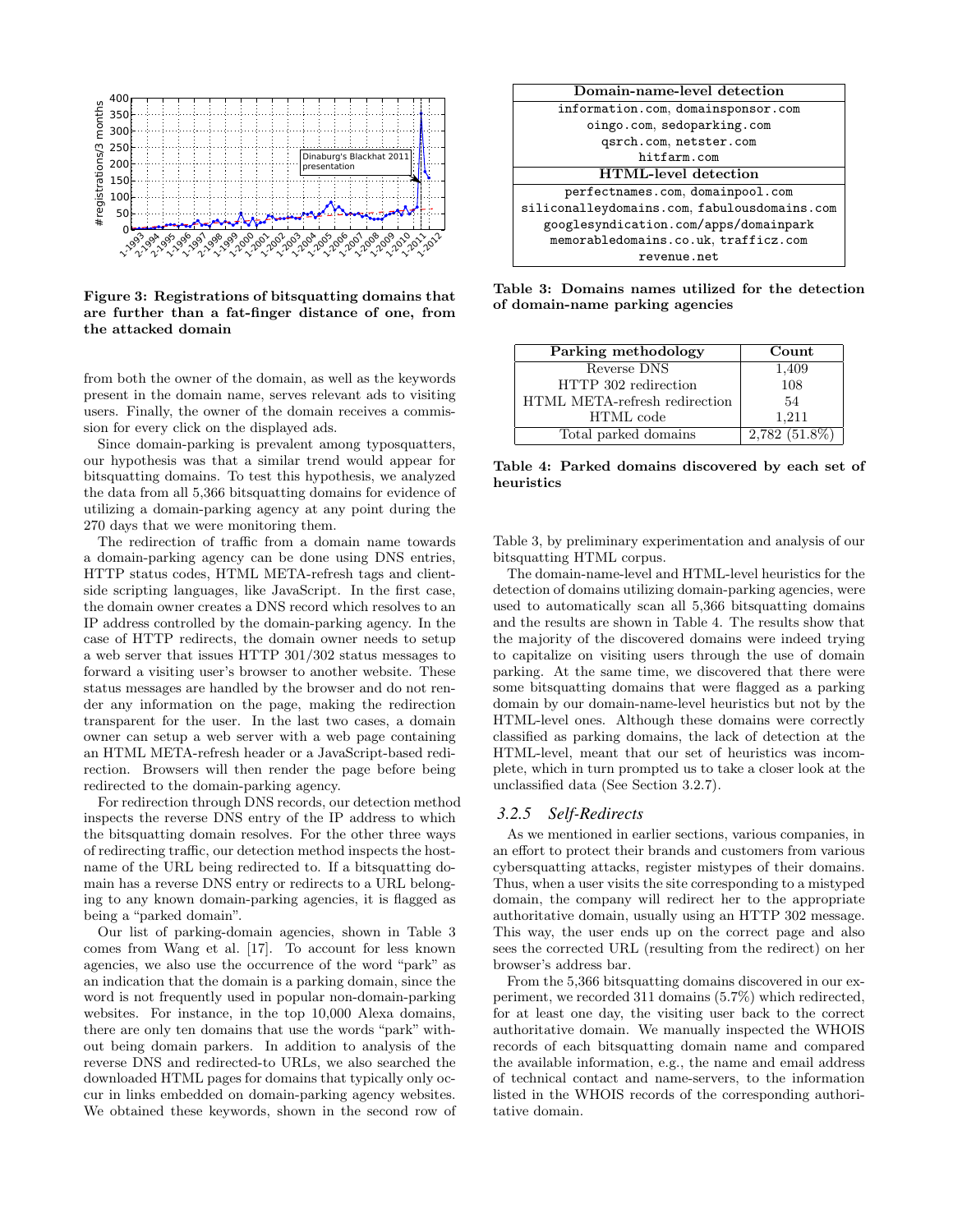

Figure 4: Abuse of bitsquatting in affiliate programs

For 211 bitsquatting domains, we were able to verify that they either belonged to the companies owning the corresponding authoritative domains or they were owned and managed by companies which specialize in brand and trademark protection. By studying the traffic generated upon the visit of the pages of those domains, we saw that the brandand trade-protecting companies were usually first registering the fact that a user visited the specific bitsquatting domain and then redirected the user back to the appropriate authoritative domain.

From the 100 remaining bitsquatting domains which redirected the user back to the appropriate authoritative domain, we were able to verify that 58 (18.7%) were abusing affiliate programs of the authoritative domains. Affiliate programs are offered by various online companies which pay a commission to their affiliates, for every customer brought to their site, who bought their products or services. These programs usually operate with a unique affiliate identifier embedded in a link, which affiliates are expected to place on their web sites. In the case of bitsquatting, however, the attackers were using the bitsquatting domains to redirect users back to the appropriate authoritative domains with the addition of their affiliate identifiers in the new URLs. Figure 4 shows an example of actual misuse discovered in our data set. When a user requests the bitsquatting domain constintcontact.com, the attacker's web server redirects the user's browser to the affiliate page of constantcontact.com using the attacker's specific affiliate identifier (anonymized as affiliate123). The legitimate web server of constantcontact.com, registers the affiliate's identifier and redirects the user to the main page of the site. At the end of this process, the user is presented with the main page of constantcontact.com without knowing that she has been an unwilling part of an affiliate scheme. The authoritative domains that were targeted by bitsquatting to perform affiliate fraud, were companies offering web hosting, adult content, services, online shopping and travel-booking. Moore et al. [14] have found instances of similar abuse in typosquatting domains.

The remaining 42 bitsquatting domains were redirecting the user to the correct authoritative site and not exploiting the visitor in any obvious way. We theorize, that the owners of these domains fall in the following three categories. First, the domains may be owned by the company owning the corresponding authoritative domain which for some reason lists different details in the WHOIS records. Second, the bitsquatting domains may be registered by researchers who are attempting to recreate Dinaburg's findings. Lastly, the

domains may be owned by domain-squatters who have not yet decided on the best way of monetizing their visitors, and forward the traffic back to the original site in an attempt to temporarily avoid unnecessary attention.

## *3.2.6 Observed bitsquatting experiments*

The gathered data also carries evidence of ongoing bitsquatting experiments from third parties. We have recorded a total of 61 bitsquatting domains from 8 authoritative domains that announce that they are part of bitsquatting experiments. These domains were automatically discovered by searching for they keywords "bit," "squatting," and "experiment" in the HTML code of the web pages of all discovered bitsquatting domains.

These experiments are most likely conducted by researchers trying to verify Dinaburg's work [6]. We assume that in these cases, the researchers have no intent of attacking visitors, since attackers experimenting with bitsquatting would have no reason to explicitly announce their work. Examples domains are: iozilla.org and wozdpress.com

#### *3.2.7 Breakdown of domain usage*

Figure 5 shows a breakdown of all 5,366 bitsquatting domains in our experiment, by category. After removing 2,782 known parked domains (51.8%), 211 domains that were clearly owned by the companies owning the corresponding authoritative domains (3.9%), 112 domains that were never associated with a web server  $(2.1\%)$ , and 61 domains that were part of other bitsquatting experiments  $(1.1\%)$ , 2,200 domains (41.0%) remain that could not easily be categorized using automated means.

From these 2,200 uncategorized domains, we selected a 10% random sample for a thorough manual analysis. For each domain in the sample, we rendered its page for various days from our logs, inspected its source and whenever necessary checked its WHOIS records and its presence in Google's database of known malicious sites. Our manual inspection resulted in the following categorization:

Legitimately owned (40.0%): These were domains resolving to legitimate web sites that were either not related to the original authoritative domain or were domains with a different TLD of the same company. As demonstrated in Section 2, a random bit-flip in a domain name may result in a different legitimate domain, which is owned by a third-party who has no intent of attacking the authoritative domain, such as androyd.com and raypal.com. There were some cases, however, where the legitimate third-party web site was offering products and services of the same type as the authoritative domain, making it unclear whether it is a double coincidence or whether it is a competitor who is trying to assume the identity of the original authoritative site.

For the latter case, we discovered that some large companies, e.g. Google, own domains that when bitsquatted resolve to new domains, which still belong to the same company but under a different TLD, e.g. a bitsquat of google.com.vn (Google's site in Vietnam), is google.com.tn (Google's site in Tunisia).

Parked (15.4%): These were domains that were serving the same purpose as the ones described in Section 3.2.4 which were not discovered by our set of heuristics.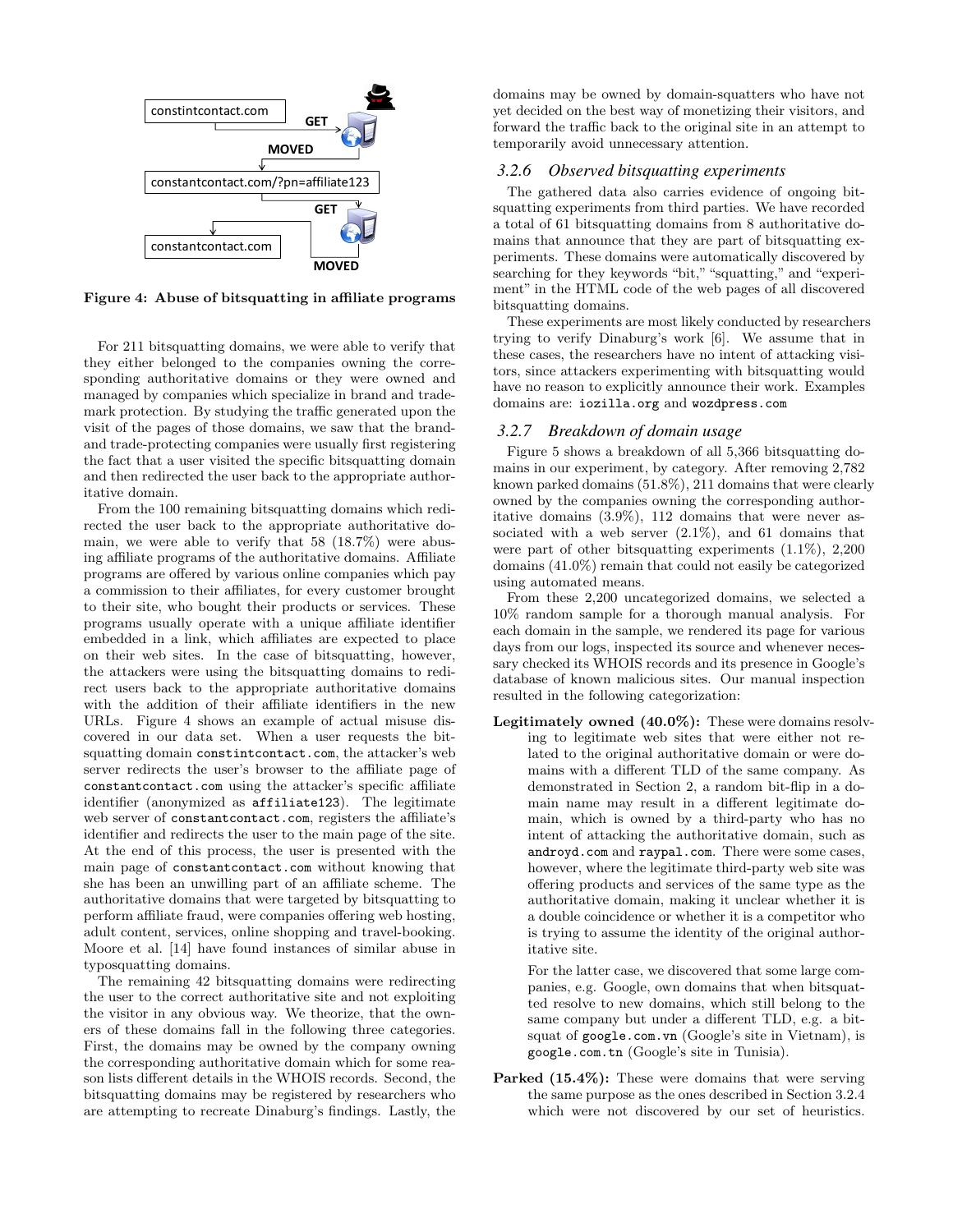

Figure 5: Analysis of bitsquatting domains by category

Among them, we discovered some special cases, such as bitsquatting domains ending in .co.ph. This extension belongs to the Official Domain Registry in the Philippines which resolves all non-existant domains to their own domain-registration web site.

- Redirects (15.0%): In this category, the web sites were redirecting the user either to a completely different web site, e.g. that of a competing company, or were redirecting back to the authoritative domains while performing affiliate abuse, as described in Section 3.2.5.
- For sale (10.0%): In these cases, the owners of domains were clearly offering their domains for sale and providing means of contacting them.
- Ads (6.8%): 6.8% of the sampled domains were showing ads, but were not affiliated to a domain-parking agency. In some cases, the ads were static, specifically targetting the users of the corresponding authoritative domain, revealing the bitsquatter's intent of focusing on specific products and companies.
- Search/Under Construction (6.8%) & Empty (2.7%): The domains of this category were generally providing non-useful content, being either empty, or showing an "Under Construction" message. Lastly, some of them were "fronts" for search engines, which merely forwarded a user's query to a popular search engine.
- Malware (3.2%): Among the sampled domains, 3.2% of them were serving malware, either through the direct inclusion of a malicious script from a remote host or indirectly through the advertising network with which they collaborated. These script-providing hosts were automatically identified by our web browser, due to their presence in Google's Safe Browsing database.

Overall, our manual analysis, combined with the results of the previous sections leads to the following two observations: First, care must be taken when attempting to characterize a bitsquatting domain, since it may owned by a legitimate third-party. Second, the manual analysis verified that owners of bitsquatting domains are trying to capitalize on visiting users using either adverstising and for-sale listings or in

some cases utilizing more intrusive approaches, such as the installation of malware. More precisely, by extrapolating the capitalizing-categories to the entire population of uncategorized results (50.4% of 2,200 uncategorized bitsquatting domains) and including the parking domains from Section 3.2.4, we can conclude that over 73% of the entire set of discovered bitsquatting domains belong to domain-squatters who attempt to profit by exploiting erroneous bit-flips.

# 4. CASE STUDIES

In this section, we briefly describe two instances of bitsquatting attacks, clustered around specific domains in the list of Alexa top 500 domains.

#### *huffingtonpost.com.*

"The Huffington Post", is a popular online newspaper that currently ranks in the top 100 Alexa domains. The newspaper has an unusually long domain name (14 characters excluding the suffix), which provides more bytes of characters that an attacker can squat. In fact, huffingtonpost.com is the host which received the maximum number of bitsquatting attacks, of the 1-100 ranking category, in Figure 2. On the 14th August 2011, when we started our experiment, huffingtonpost.com had 18 bitsquatting domains. This number remained the same till the 8th of September, when overnight, 49 new bitsquatting domains were registered. By manually examining these domains, we found out that for their majority, they were all providing the same page.

As Figure 6 shows, each page was alerting the user that she is there because her hardware was faulty (referring to bit-errors that were responsible for bringing the user to the bitsquatting site) and even warned the user that a malicious individual could have used this opportunity to steal the user's credentials. Subsequently, the owner of the bitsquatting domain, advised the user to buy new hardware from Amazon. More precisely, the bitsquatter was suggesting some Apple products and when clicked, the user would be redirected to Amazon with a specific affiliate identifier, so that if the user did buy a new laptop or smartphone, the bitsquatter would get a commission. Note that this attack instance is different from the affiliate abuse described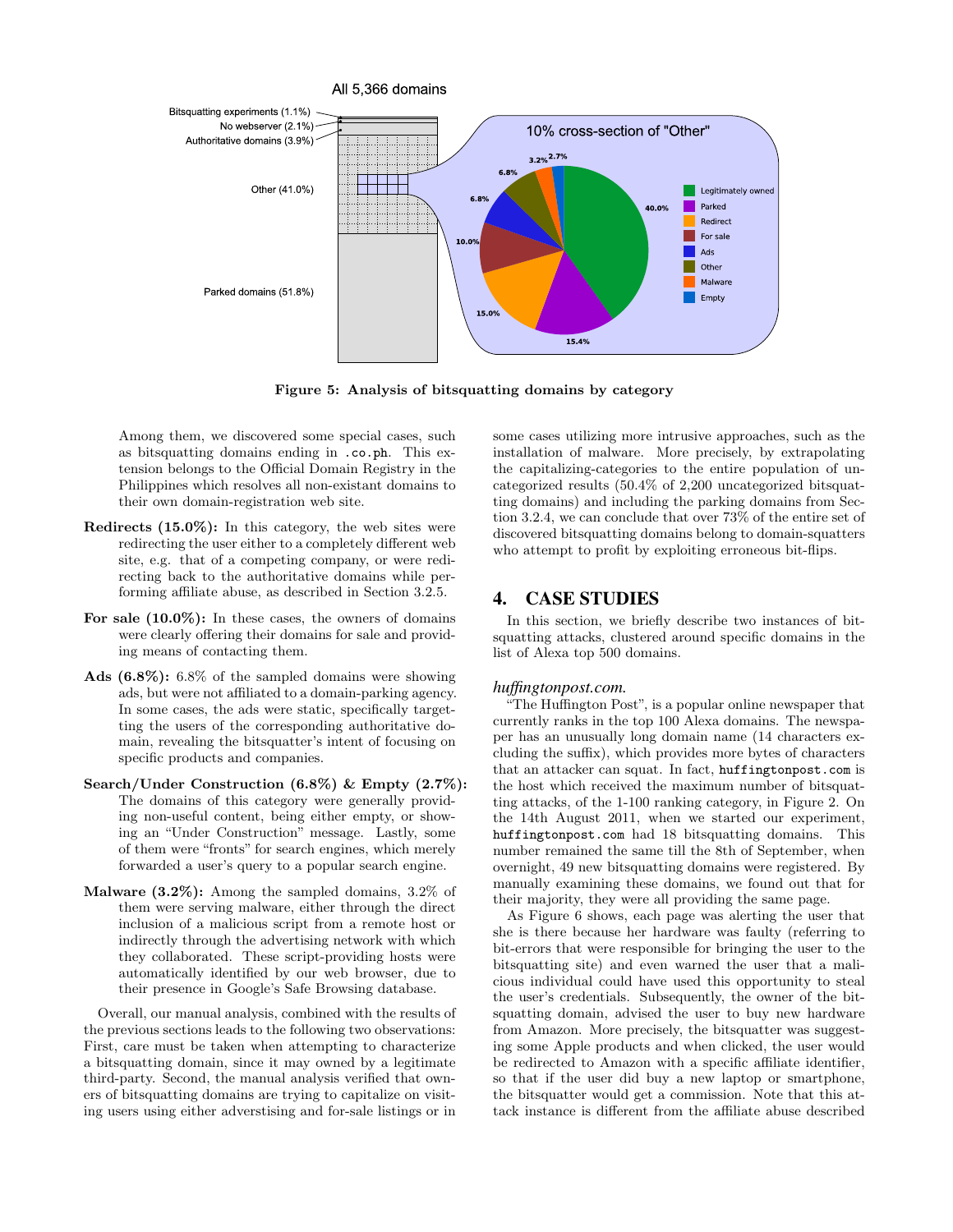# **Warning: Your hardware is failing!**

You wanted: www.huffingtonpost.com But you got: www.huffinguonpost.com

You have come to this domain rather than your intended target. This usually means your hardware (RAM) is failing. An evil person might be able to use this technique to **intercept your login/passwords**.

You should get new hardware.

Here is a selection of the best hardware:



Figure 6: Bitsquatting domain for huffingtonpost.com

in Section 3.2.5, in that huffingtonpost.com has no affiliate program of its own and thus the attacker needs to "explain" the transition to amazon.com.

All 49 bitsquatting domains were available till the 29th of April 2012, giving the attacker over seven months to capitalize on visiting users. In addition, we recorded identical pages on bitsquatting domains of zynga.com (a popular game producer), nytimes.com (the New York Times) and reddit.com.

#### *microsoft.com.*

In the period of 270 days, we recorded a total of 40 different bitsquatting domains for microsoft.com. While the majority of them were parked or "for sale" domains, we also discovered more intrusive examples. micposoft.com is a domain which used the logo of the Microsoft Corporation and their usual blue-and-white color scheme. The site was supposedly offering multiple downloads, such as a password recovery utility, Internet Explorer 9 and Windows 7, all of which were pointing to the same executable. We downloaded the executable and submitted it to VirusTotal, an online service that scans user-submitted files against the signature databases of popular antivirus software. The executable was flagged as a "packed malware" by 2.3% of the utilized antivirus engines.

Five other domains, e.g., microskft.com and microsogt. com, were redirecting the unsuspecting user to the domain errorfix.com. That site was offering an "Advanced Registry Repair tool", which was flagged as a fake antivirus by 28.6% of VirusTotal's antivirus engines. Lastly, migrosoft. com, was offering products,training and services, abusing the similarity and name of their trademark with Microsoft's.

# 5. DEFENSES AGAINST BITSQUATTING

In the previous sections, we presented ample evidence showing that cybersquatters are actively bitsquatting popular Internet sites and attempt to monetize, in a variety of ways, the visits of unsuspecting users. In this section, we briefly describe some possible solutions for the protection of users and companies against bitsquatting.

# 5.1 Hardware-based

Bitsquatting occurs because of hardware problems either on the client-side, the server-side or any of the network infrastructure in between. The most obvious solution therefore, is to address the problem at its root. As Dinaburg suggested, data stored in hardware should include data integrity information to ensure that the data has not suffered unexpected modifications. Such data integrity validation could be accomplished by using ECC memory and CRC checks. Unfortunately, this approach will only ensure that local data is not corrupted. Routers on the network for example, will correctly store and forward any data they receive without corruption, but the corruption might already have occurred. To stop data-corruption in a networked environment, all parties must use hardware-based data integrity validation in order to be effective. Thus, even if all major ISPs and hosting companies would be willing to invest in hardware with errorcorrection capabilities, a complete migration would require a significant span of time.

# 5.2 Software-based

Another way to avoid random corruption of critical data, is to validate data integrity more frequently in the software. If the data exchanged between client and server includes data integrity information, then the data integrity can be verified at either end, ensuring that there was no corruption along the way. One option for ensuring data integrity on the DNS level is by using DNS Security Extensions (DNSSEC), which add data integrity information to DNS queries. However, as with all client-server protocols, this approach requires that both the client and the used DNS infrastructure support DNSSEC. While modern operating systems ship with built-in support for DNSSEC, the deployment of the security extensions in the DNS infrastructure is still not complete due to unforeseen obstacles [7, 16]. Another option is to use Transport Layer Security (TLS) or Secure Socket Layer (SSL), to ensure that users at least get a warning about being connected to the wrong endpoint, in case DNS traffic has been corrupted.

## 5.3 Incentive-removal

In Section 3.2.4, we showed that more than 50% of all registered bitsquatting domains are used to show ads, through the use of dedicated domain-parking agencies. This means, that for their majority, bitsquatters use a relatively simple, non-technical and non-intrusive approach to monetize their newly-purchased domains. Thus, even if there are thousands of individuals purchasing bitsquatting domains, they all eventually cluster to a relatively small number of domain-parking agencies. If legal control would be applied at these companies, i.e., to be forced to deny their services to domains that are obviously bitsquatting domains, then bitsquatters could no longer utilize them. It is worth pointing out that there is already legislation in-place which legally protects companies from cybersquatters and could be straightforwardly extended to cover bitsquatting [1].

If bitsquatters can no longer rely on ads, the only safe alternative for making a profit would be to sell the bitsquatting domain to the company owning the corresponding authoritative domain. While this is still an option, a collective boycott from large companies towards cybersquatters would leave them with useless non-profiting domains. Bitsquatters could of course try to monetize their domains through mal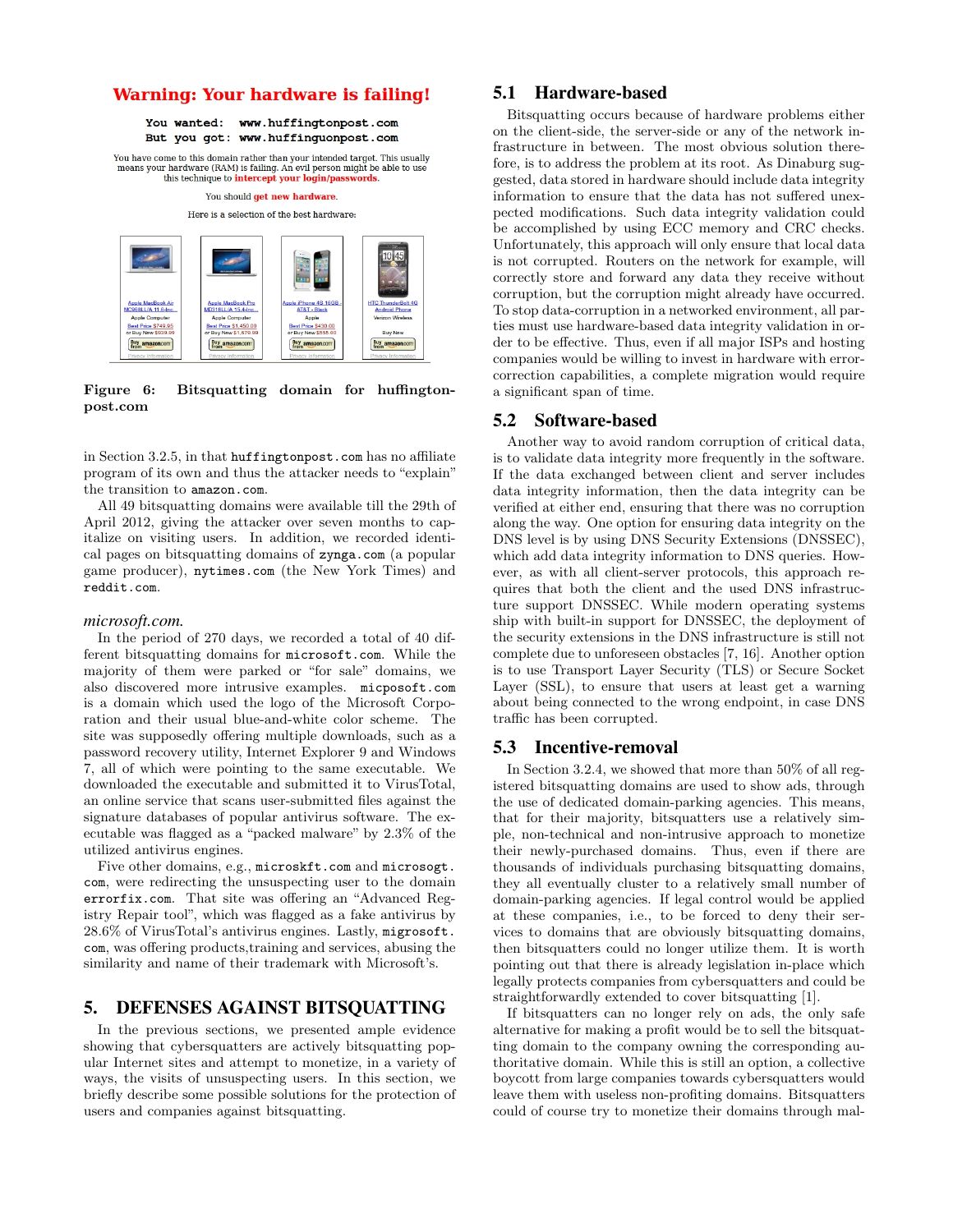ware installations, but this assumes significantly more legal risk than the simple hosting of ads.

# 5.4 Damage-control

A more immediate way for a company to protect its trademark and users, is to accept that data corruption can occur and prevent its exploitation by rogue parties, through the pre-registration of all possible bitsquatting domains when registering the master, authoritative domain. This fix has a substantial cost overhead, as the following example shows:

The most common domain-name length among the top one million Alexa domains, is 9 characters, not counting the top-level domain (TLD); the most common top-level domain is .com. Consider a company wishing to register mycompany.com, a 9-character domain name under the .com TLD, and all the bitsquatting variations of this domainname to be safe from bitsquatters. In this case, there are 42 .com domain names that would need to be registered, including the authoritative mycompany.com domain.

For some domains which are not under the .com top-level domain, there could be a need to register more domains under a different top-level domain authority. For instance, to register all bit-squatted variations of mycompany.cn, requires the registration of all domains in the .an, .bn, .cf, .cl, .co, .gn, .kn and .sn top-level domains, since a random bit-error can also occur in the TLD part of a domain name. Unfortunately, some of the resulting TLDs may be very expensive or subject to local regulations.

At the same time, Dinaburg pointed out that bitsquatting attacks can be practically exploited only against the companies owning the most popular domains, since these are the ones which get resolved the most and thus have the most chance of a random corruption. These companies are large enough to be able to afford the registration and maintenance of additional domains, especially when it comes to protecting their online identity.

# 6. RELATED WORK

To the best of our knowledge, our work is the first one that studies the adoption of bitsquatting by the domainsquatting community. Bitsquatting however, is only the latest instantiation of a series of attacks against the Domain Name System and the web sites relying on it. Thus, in this section we review prior domain-squatting attacks and relevant surveys.

# 6.1 Cybersquatting

Cybersquatting refers to the act of registering domains that are trademarks belonging to other persons and companies. Cybersquatting was popular at the dawn of the world wide web, when there were long-existing brick-and-mortar companies that did not yet have a web presence. Many opportunists registered their trademarks as domain names before them, so that they would sell the domain back to the company for profit [11]. Occasionally, the cybersquatters would host offensive or mocking content on the cybersquatting domains so that they would force the company to buy the domain from them as soon as possible [8].

Today, this type of domain-squatting is not as popular since companies usually register all appropriate domains, well before the company and its trademarks become popular. There are still cases however, where cybersquatters speculate the name of future products and services and register them, before the company marketing the product or service, does<sup>2</sup>. Coull et al. [3] have studied this phenomenon together with other domain registration abuses, such as domain name tasting and domain-name front running.

# 6.2 Typosquatting

Cybersquatting later evolved into typosquatting, i.e., the act of registering domains that are mistypes of popular authoritative domains, with the intention of capturing the traffic of users that make mistakes while typing a URL in their browsers' address bar. Such mistakes include missing-dot typos, character-omission typos and character-permutation typos. This practice can be traced back to over 13 years, since the 1999 Anticybersquatting Consumer Protection Act (ACPA) already mentions URLs that are "sufficiently similar to a trademark of a person or entity" [1]. In 2003, Edelman reported on 8,800 mistyped and cybersquatting domains that served sexually-explicit content, which he postulated were registered by the same individual [8].

Wang et al. [17] described a system for automatically discovering and analyzing typosquatting by simulating typing errors. The researchers also brought attention to the fact that the majority of the discovered typosquatting domains were pointing to domain-parking agencies, which were used to automatically serve ads related to the mistyped domain name. Banerjee et al. [2] identified that typosquatting extends to the abuse of domain suffixes, such as registering a typosquatting .org domain, for an authoritative .com.

Moore and Edelman perform a similar experiment to discover typosquatting domains in 2010 [14] and estimated that, at the time, at least 938,000 typosquatting domains targeted the top 3,264 *com* sites. Interestingly, the authors point out that large advertising networks such as Google Ads, willingly cooperate with typosquatters by showing ads on the mistyped domains and should thus be held equally responsible for the damage against the authoritative domains that are being attacked. Apart from serving ads, there have also been documented cases of typosquatting domains used to serve malware [9]. Nikiforakis et al. [15] recently showed that typosquatting can also occur in remote script inclusions, where developers mistype the domains of remote code providers and thus make their sites susceptible to malicious script injections.

# 6.3 Homograph attacks

In a domain-homograph attack, an attacker takes advantage of the perceived visual similarity between two or more letters, in order to trick the user into believing that she is interacting with a specific authoritative web site while she is interacting with the attacker's site. This confusion may lead up to the user willingly submitting her credentials or other sensitive information. The main difference between these attacks and the aforementioned domain-squatting attacks, is that the homographed domains are usually spread-out through spam emails and social networks, instead of relying on user mistakes, since their construction cannot usually be achieved by the mistype of a letter for a neighboring one.

Gabrilovich and Gontmakher were the first to bring attention to the possible use of characters from non-Latin character-sets that look like Latin characters and could be substituted to confuse the user of the nature of a given

<sup>2</sup>Parked domain with ads - www.iphone6.com